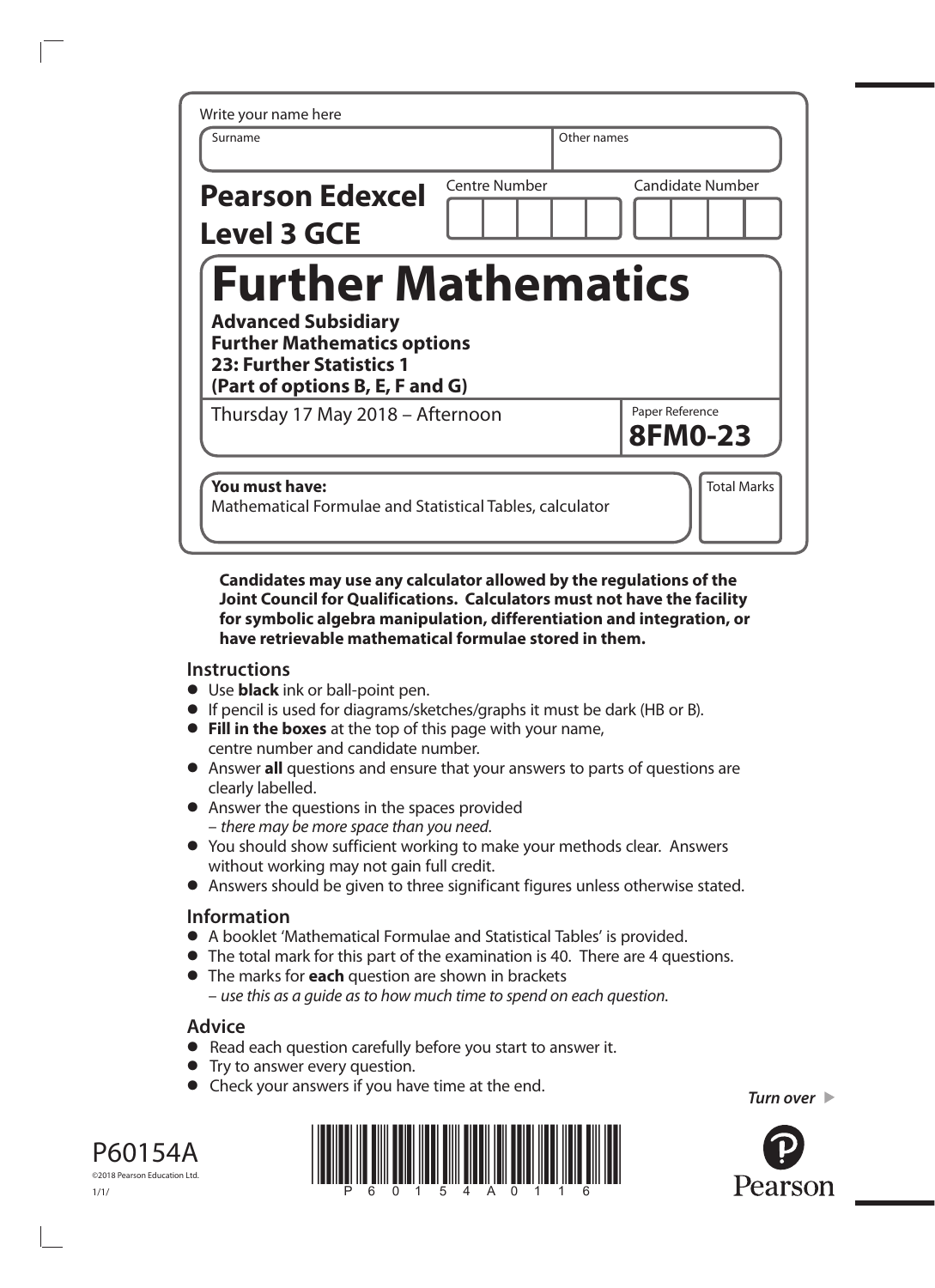## **Answer ALL questions. Write your answers in the spaces provided.**

**1.** A researcher is investigating the distribution of orchids in a field. He believes that the Poisson distribution with a mean of 1.75 may be a good model for the number of orchids in each square metre. He randomly selects 150 non-overlapping areas, each of one square metre, and counts the number of orchids present in each square.

The results are recorded in the table below.

| Number of orchids in $\vert$<br>each square metre |    |    |  |  |  |
|---------------------------------------------------|----|----|--|--|--|
| <b>Number of squares</b>                          | 30 | 42 |  |  |  |

He calculates the **expected** frequencies as follows

| Number of orchids in $\vert$<br>each square metre |       |       |       |       |       | More than 5 |
|---------------------------------------------------|-------|-------|-------|-------|-------|-------------|
| <b>Number of squares</b>                          | 26.07 | 45.62 | 39.91 | 23.28 | 10.19 |             |

(a) Find the value of *r* giving your answer to 2 decimal places.

The researcher will test, at the 5% level of significance, whether or not the data can be modelled by a Poisson distribution with mean 1.75

(b) State clearly the hypotheses required to test whether or not this Poisson distribution is a suitable model for these data.

The test statistic for this test is 2.0 and the number of degrees of freedom to be used is 4

- (c) Explain fully why there are 4 degrees of freedom.
- (d) Stating your critical value clearly, determine whether or not these data support the researcher's belief.

The researcher works in another field where the number of orchids in each square metre is known to have a Poisson distribution with mean 1.5

He randomly selects 200 non-overlapping areas, each of one square metre, in this second field, and counts the number of orchids present in each square.

(e) Using a Poisson approximation, show that the probability that he finds at least one square with exactly 6 orchids in it is 0.506 to 3 decimal places.

**(4)**

**(1)**

**(1)**

**(2)**

**(2)**

**DO NOT WRITE IN THIS AREA** 

**DO NOINNA HEINA HEISARE** 

**DO NOT WRITE IN THIS AREA**

**PONDERN MENTIONS IN STREET** 

**DO NOT WRITE IN THIS AREA**

**PONDERN MEDIAN STREET STREET** 

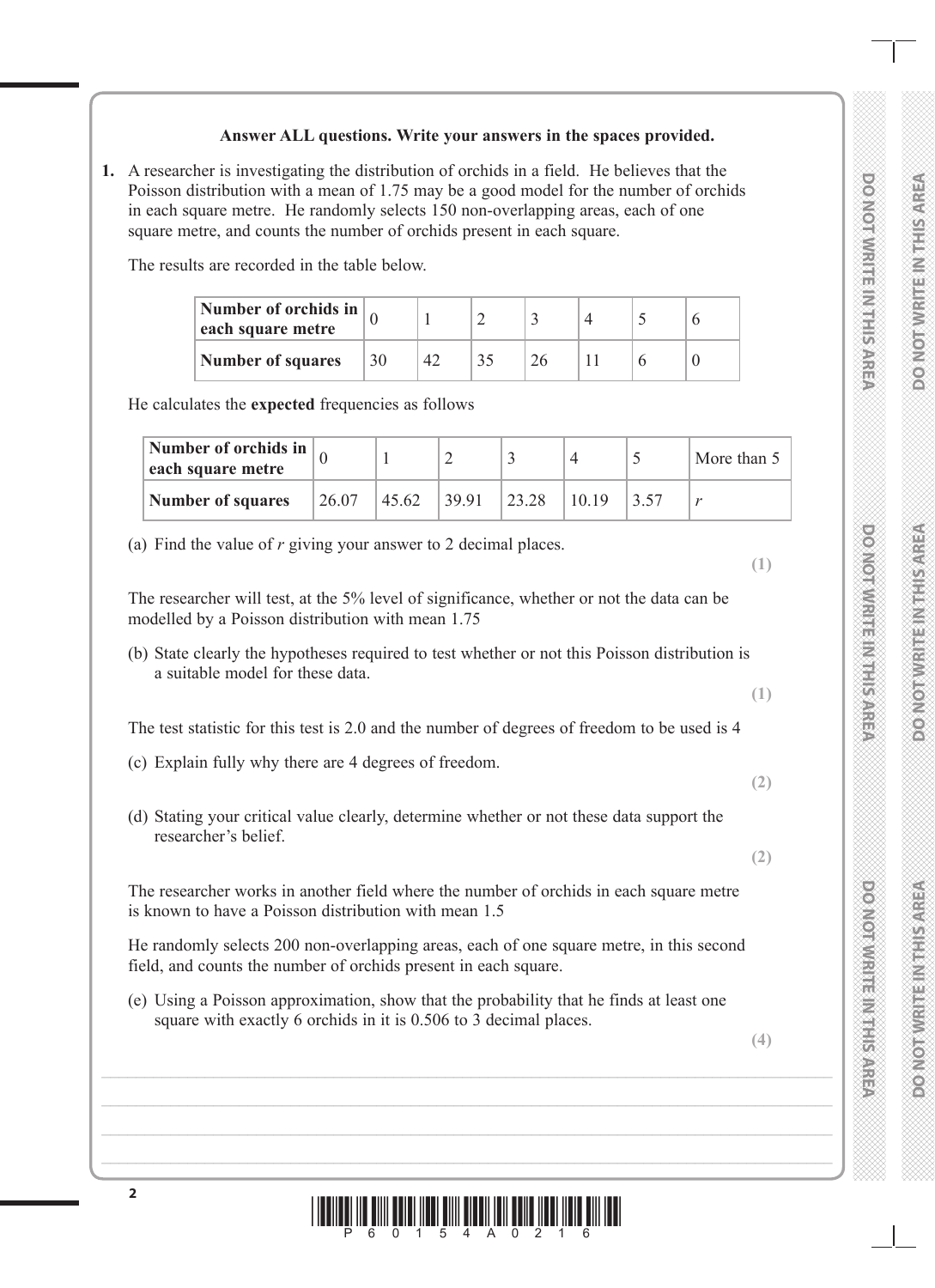| <u>TI III TIIII TUTTI IITTI TIII TIITTII TUTTI TUTTI IITTI TIITTI TIIT</u><br>$\overline{4}$<br>A<br>5<br>$\Omega$<br>$\mathcal{S}$<br>6<br>ี<br>∩<br>P<br>-1<br>4 |  |
|--------------------------------------------------------------------------------------------------------------------------------------------------------------------|--|

| З                |  |
|------------------|--|
| <b>Turn over</b> |  |

 $\mathbf{I}$ 

|                              | <b>Question 1 continued</b> |
|------------------------------|-----------------------------|
| DO NOT WRITEINITHS AREA      |                             |
|                              |                             |
|                              |                             |
|                              |                             |
|                              |                             |
|                              |                             |
| <b>DONOTWRITE NORTHSAREA</b> |                             |
|                              |                             |
|                              |                             |
|                              |                             |
|                              |                             |
| <b>DONORHER ENTERNOON</b>    |                             |
|                              |                             |
|                              |                             |
|                              |                             |
|                              |                             |

 $\overline{\phantom{a}}$ 

**DO NOT WRITER INTERFERIES**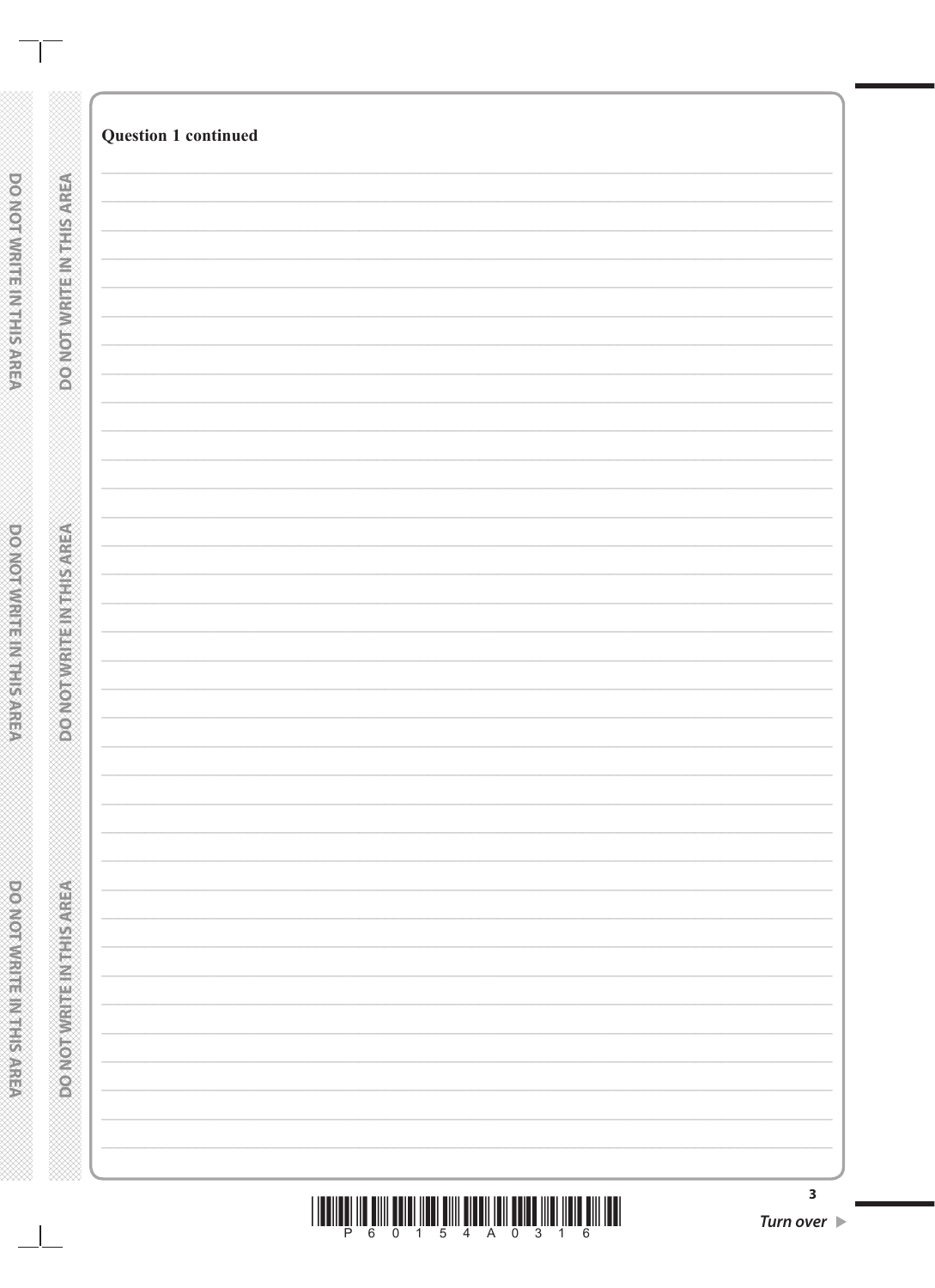| <b>DO NOTWART BINTHS AREA</b>       | <b>DONOTWRITEINTHSAREA</b>      |
|-------------------------------------|---------------------------------|
| <b>DOMORATION IS NOT SAFE</b>       | <b>POINOT WRITEIN THIS AREA</b> |
| <b>Production in the production</b> | <b>PONORVIER REPORTS NO.</b>    |

# <u>THEOLOGIC SUN SELECTION EN TELEVISION ELECTRICIA EN HELI</u>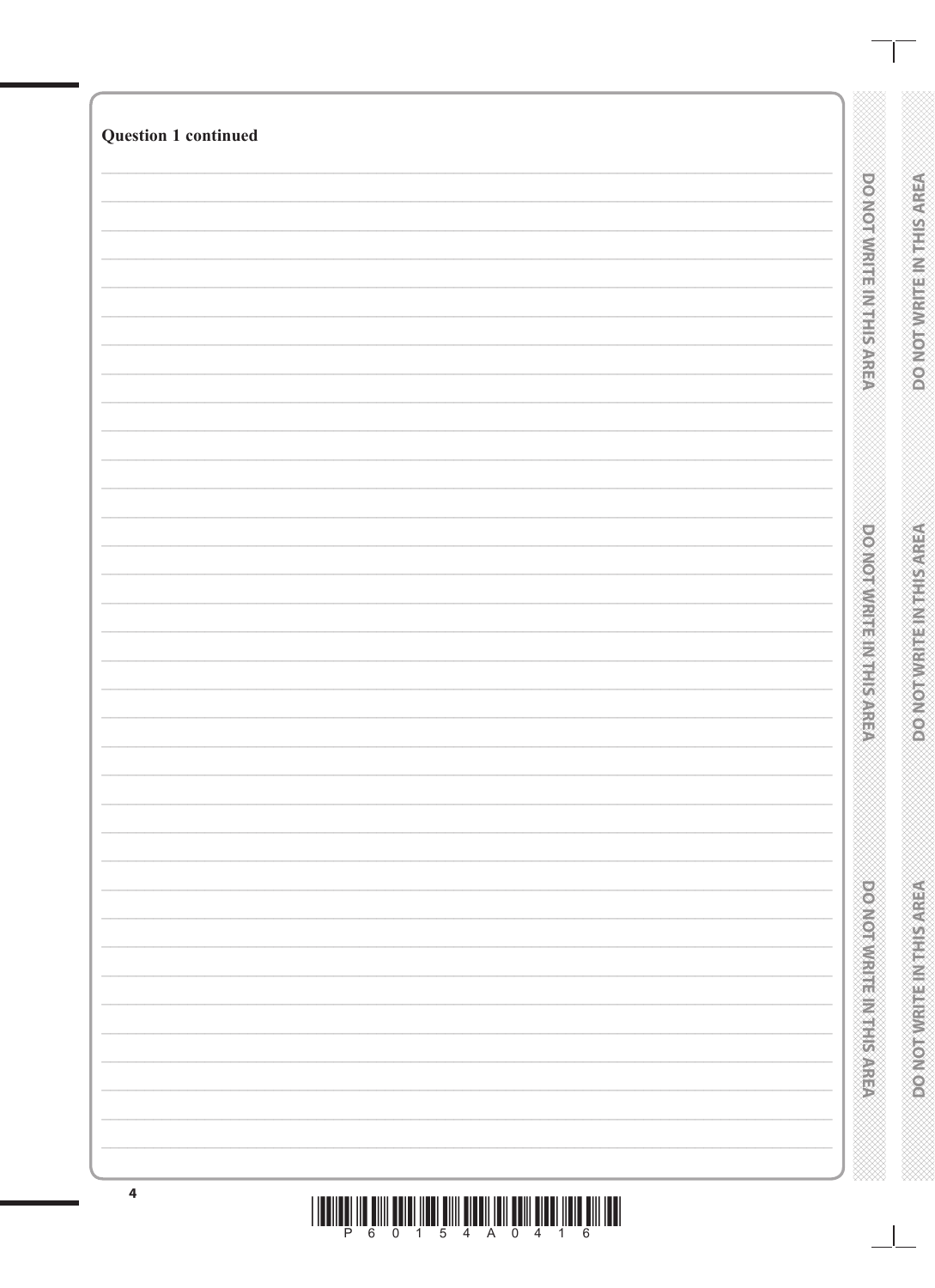|                           | <b>Question 1 continued</b>        |  |
|---------------------------|------------------------------------|--|
|                           |                                    |  |
| <b>DO NOTWHEIMEDIAREA</b> |                                    |  |
|                           |                                    |  |
|                           |                                    |  |
|                           |                                    |  |
|                           |                                    |  |
|                           |                                    |  |
|                           |                                    |  |
|                           |                                    |  |
|                           |                                    |  |
|                           |                                    |  |
|                           |                                    |  |
|                           |                                    |  |
|                           |                                    |  |
|                           |                                    |  |
|                           |                                    |  |
|                           |                                    |  |
|                           |                                    |  |
|                           |                                    |  |
|                           |                                    |  |
|                           |                                    |  |
|                           |                                    |  |
|                           |                                    |  |
|                           | (Total for Question 1 is 10 marks) |  |



**DOOMOTIVIRE IN THIS AREA** 

 $\overline{\phantom{0}}$ 

- 1

DO NOTWRITE IN THIS AREA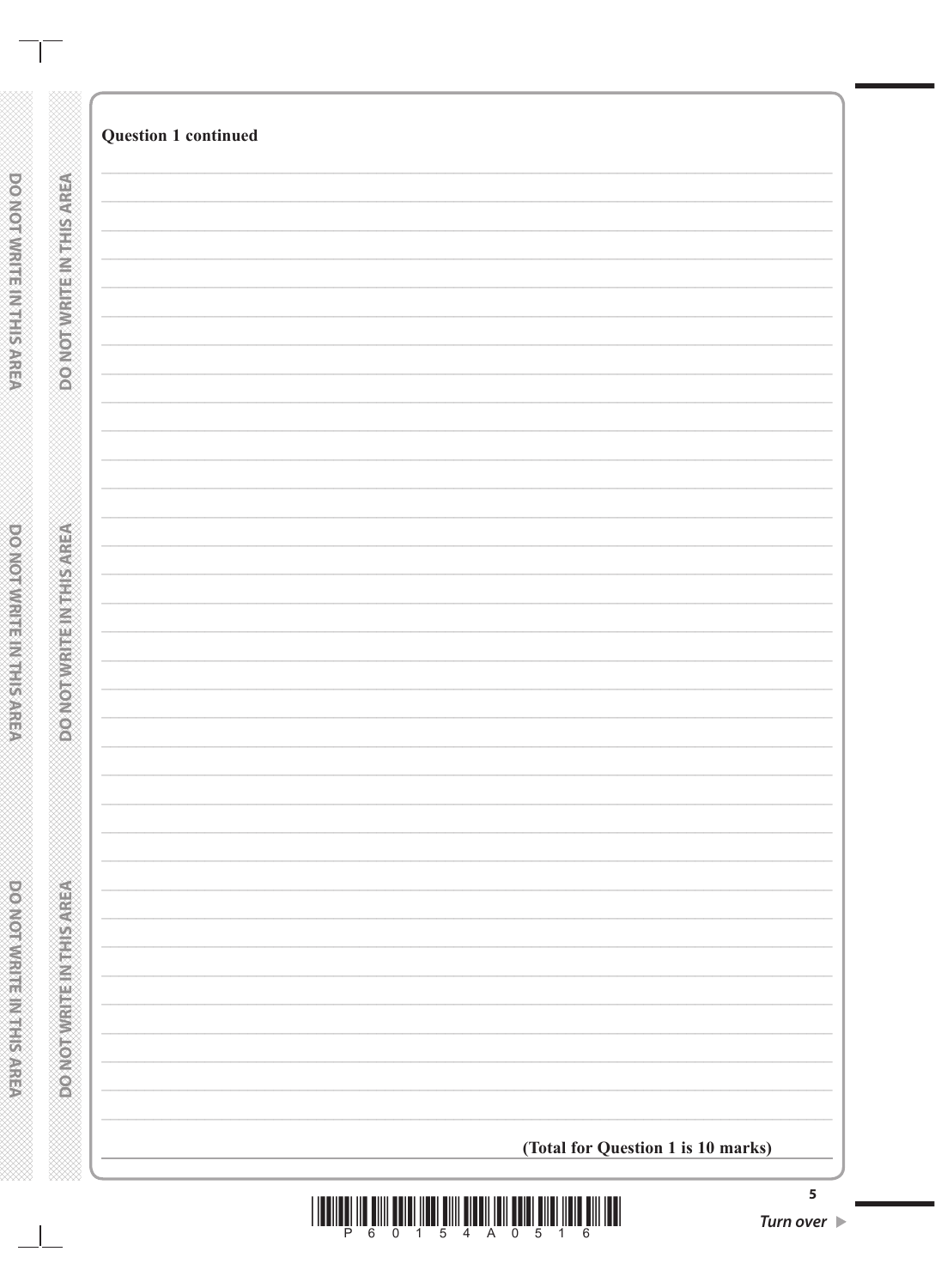|                                                                                                                                                       | ŕ<br>ě          |
|-------------------------------------------------------------------------------------------------------------------------------------------------------|-----------------|
|                                                                                                                                                       | è<br>ű          |
|                                                                                                                                                       | ii<br>C         |
| ć                                                                                                                                                     |                 |
|                                                                                                                                                       |                 |
| ֦֘                                                                                                                                                    | È               |
|                                                                                                                                                       | V)<br>T         |
|                                                                                                                                                       |                 |
|                                                                                                                                                       |                 |
|                                                                                                                                                       |                 |
| $\overline{\phantom{a}}$                                                                                                                              | €               |
|                                                                                                                                                       |                 |
| í                                                                                                                                                     | Z<br>M          |
|                                                                                                                                                       |                 |
| $\overline{a}$                                                                                                                                        |                 |
| $\overline{\phantom{a}}$<br>$\overline{\phantom{a}}$                                                                                                  |                 |
|                                                                                                                                                       |                 |
| $\overline{\phantom{a}}$<br>l                                                                                                                         | ¥               |
| ć<br>$\overline{\phantom{a}}$                                                                                                                         |                 |
|                                                                                                                                                       |                 |
|                                                                                                                                                       |                 |
|                                                                                                                                                       |                 |
|                                                                                                                                                       | ś<br>É          |
|                                                                                                                                                       |                 |
|                                                                                                                                                       | Ì               |
| ֒<br>$\begin{array}{c} \begin{array}{c} \begin{array}{c} \begin{array}{c} \end{array} \\ \end{array} \end{array} \end{array} \end{array} \end{array}$ |                 |
|                                                                                                                                                       | Ž               |
|                                                                                                                                                       |                 |
|                                                                                                                                                       | $\frac{6}{5}$   |
|                                                                                                                                                       |                 |
| j                                                                                                                                                     |                 |
|                                                                                                                                                       |                 |
|                                                                                                                                                       |                 |
|                                                                                                                                                       |                 |
| š                                                                                                                                                     |                 |
| $\overline{a}$                                                                                                                                        |                 |
|                                                                                                                                                       |                 |
| ć                                                                                                                                                     |                 |
|                                                                                                                                                       |                 |
|                                                                                                                                                       |                 |
| ć                                                                                                                                                     |                 |
|                                                                                                                                                       |                 |
|                                                                                                                                                       |                 |
| ֒                                                                                                                                                     |                 |
|                                                                                                                                                       |                 |
|                                                                                                                                                       |                 |
|                                                                                                                                                       |                 |
|                                                                                                                                                       |                 |
|                                                                                                                                                       |                 |
| š                                                                                                                                                     |                 |
| ł                                                                                                                                                     |                 |
| í                                                                                                                                                     |                 |
| ì                                                                                                                                                     |                 |
| i<br>$\overline{\phantom{a}}$                                                                                                                         | ř.              |
| į<br>$\overline{\phantom{a}}$                                                                                                                         |                 |
|                                                                                                                                                       |                 |
| ļ<br>$\overline{\phantom{a}}$                                                                                                                         | Œ               |
| ć                                                                                                                                                     | ਵ               |
|                                                                                                                                                       |                 |
| ć<br>ׇ֦֘֝                                                                                                                                             |                 |
|                                                                                                                                                       |                 |
| ć                                                                                                                                                     |                 |
| è                                                                                                                                                     |                 |
|                                                                                                                                                       |                 |
| ì                                                                                                                                                     |                 |
| į                                                                                                                                                     |                 |
| į                                                                                                                                                     |                 |
|                                                                                                                                                       |                 |
| ć                                                                                                                                                     |                 |
|                                                                                                                                                       |                 |
|                                                                                                                                                       |                 |
| i                                                                                                                                                     | <b>TENNISON</b> |
| $\overline{\phantom{a}}$                                                                                                                              |                 |
|                                                                                                                                                       |                 |
| i<br>$\overline{\phantom{a}}$<br>$\overline{\phantom{a}}$                                                                                             |                 |
|                                                                                                                                                       |                 |
| ć<br>$\overline{\phantom{a}}$                                                                                                                         | U               |
| ć                                                                                                                                                     |                 |
|                                                                                                                                                       |                 |
| ć                                                                                                                                                     |                 |
|                                                                                                                                                       |                 |
|                                                                                                                                                       | <b>COLLE</b>    |
|                                                                                                                                                       |                 |
| i                                                                                                                                                     |                 |
|                                                                                                                                                       |                 |
| l                                                                                                                                                     | Õ<br>Q          |
| í                                                                                                                                                     |                 |
|                                                                                                                                                       |                 |
|                                                                                                                                                       |                 |
|                                                                                                                                                       |                 |
|                                                                                                                                                       |                 |
|                                                                                                                                                       |                 |
|                                                                                                                                                       |                 |
|                                                                                                                                                       |                 |
|                                                                                                                                                       |                 |
|                                                                                                                                                       |                 |
|                                                                                                                                                       |                 |
| ś<br>ć                                                                                                                                                |                 |
|                                                                                                                                                       |                 |
| ï                                                                                                                                                     |                 |
| è                                                                                                                                                     |                 |
|                                                                                                                                                       |                 |
| ć                                                                                                                                                     |                 |
| ċ                                                                                                                                                     |                 |
| į                                                                                                                                                     |                 |
| ċ<br>ć                                                                                                                                                |                 |
| š                                                                                                                                                     |                 |
| į                                                                                                                                                     | ű               |
| Ŝ                                                                                                                                                     |                 |
|                                                                                                                                                       | j<br>q          |
| į<br>l                                                                                                                                                | Č<br>ĕ<br>í     |
| ć                                                                                                                                                     |                 |
|                                                                                                                                                       | ₩               |
| ć                                                                                                                                                     |                 |
|                                                                                                                                                       | Ä               |
| ć                                                                                                                                                     | ч<br>u<br>í     |
| ć                                                                                                                                                     | į<br>h<br>é.    |
|                                                                                                                                                       | Ç<br>ŧ          |
| ć                                                                                                                                                     | M               |
| ì                                                                                                                                                     | Í,              |
| è                                                                                                                                                     | ۵<br>Ł,         |
| ć                                                                                                                                                     | Ĺ,<br>₹<br>E    |
| ċ                                                                                                                                                     |                 |
| ì                                                                                                                                                     | Ĥ               |
| ć                                                                                                                                                     |                 |
| ć                                                                                                                                                     | M<br>ì<br>á     |
| š<br>į                                                                                                                                                | É               |
| Ŝ                                                                                                                                                     | Œ               |
|                                                                                                                                                       | ₩<br>í          |
| š                                                                                                                                                     | ś<br>Þ<br>œ.    |
|                                                                                                                                                       |                 |
|                                                                                                                                                       | I<br>Þ<br>÷     |
| ċ                                                                                                                                                     | ń<br>m          |
|                                                                                                                                                       | 1<br>ł<br>é     |
|                                                                                                                                                       | ĵ.<br>J         |
|                                                                                                                                                       | ĕ<br>₩<br>i     |
|                                                                                                                                                       | é<br>k          |
|                                                                                                                                                       | Í               |
|                                                                                                                                                       | S<br>ì          |

**DO NOT WRITE IN THIS AREA** 

**DO NOTWRITE INTHIS AREA** 

**DO NOT WRITE IN THIS AREA**

**DOMOTIVE ENTERNA SARE** 

**DO NOT WRITE IN THIS AREA**

**DONORAN AREA NEWSPAPER** 

**6**  $\frac{1}{2}$  ,  $\frac{1}{2}$  ,  $\frac{1}{2}$  ,  $\frac{1}{2}$  ,  $\frac{1}{2}$  ,  $\frac{1}{2}$  ,  $\frac{1}{2}$  ,  $\frac{1}{2}$  ,  $\frac{1}{2}$  ,  $\frac{1}{2}$  ,  $\frac{1}{2}$  ,  $\frac{1}{2}$ **2.** The number of heaters, *H*, bought during one day from *Warmup* supermarket can be modelled by a Poisson distribution with mean 0.7 (a) Calculate  $P(H \ge 2)$ **(1)** The number of heaters, *G*, bought during one day from *Pumraw* supermarket can be modelled by a Poisson distribution with mean 3, where *G* and *H* are independent. (b) Show that the probability that a total of fewer than 4 heaters are bought from these two supermarkets in a day is 0.494 to 3 decimal places. **(2)** (c) Calculate the probability that a total of fewer than 4 heaters are bought from these two supermarkets on at least 5 out of 6 randomly chosen days. **(3)** December was particularly cold. Two days in December were selected at random and the total number of heaters bought from these two supermarkets was found to be 14 (d) Test whether or not the mean of the total number of heaters bought from these two supermarkets had increased. Use a 5% level of significance and state your hypotheses clearly. **(5)**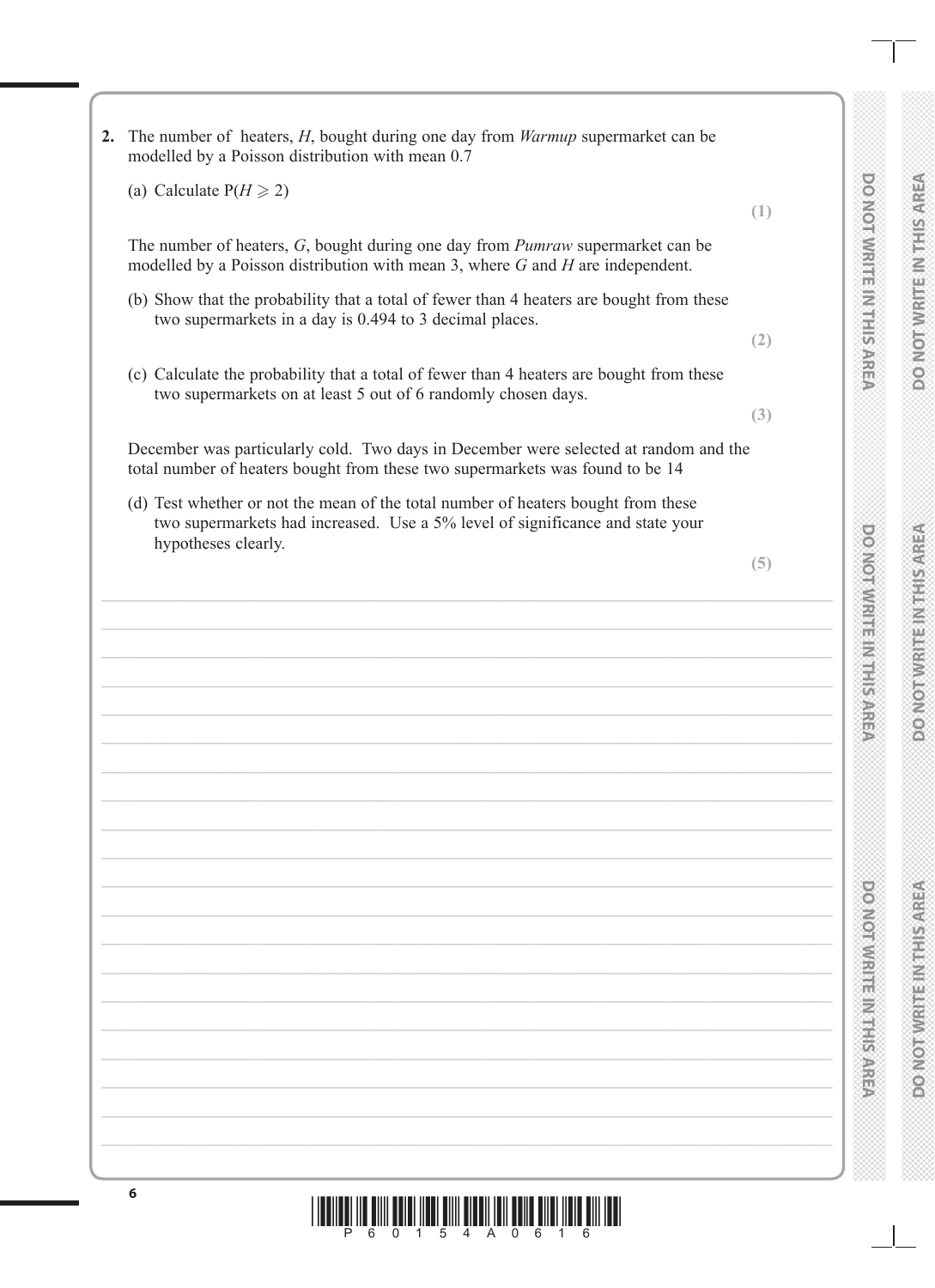| <b>TO MARKET AND ARRIVE</b> | <b>DESCRIPTION AND RESIDENCE AND RESIDENCE</b> | <b>Digital Management Control Control Control</b> |
|-----------------------------|------------------------------------------------|---------------------------------------------------|
| <b>ATTENNATIONALIS</b>      | <b>PONOTHERMEINS AND</b>                       | <b>DOMOT WRITEIN THIS AREA</b>                    |
|                             |                                                |                                                   |
|                             |                                                |                                                   |
|                             |                                                |                                                   |
|                             |                                                |                                                   |
|                             |                                                |                                                   |

**Question 2 continued** 

Š

я

**CONCORD**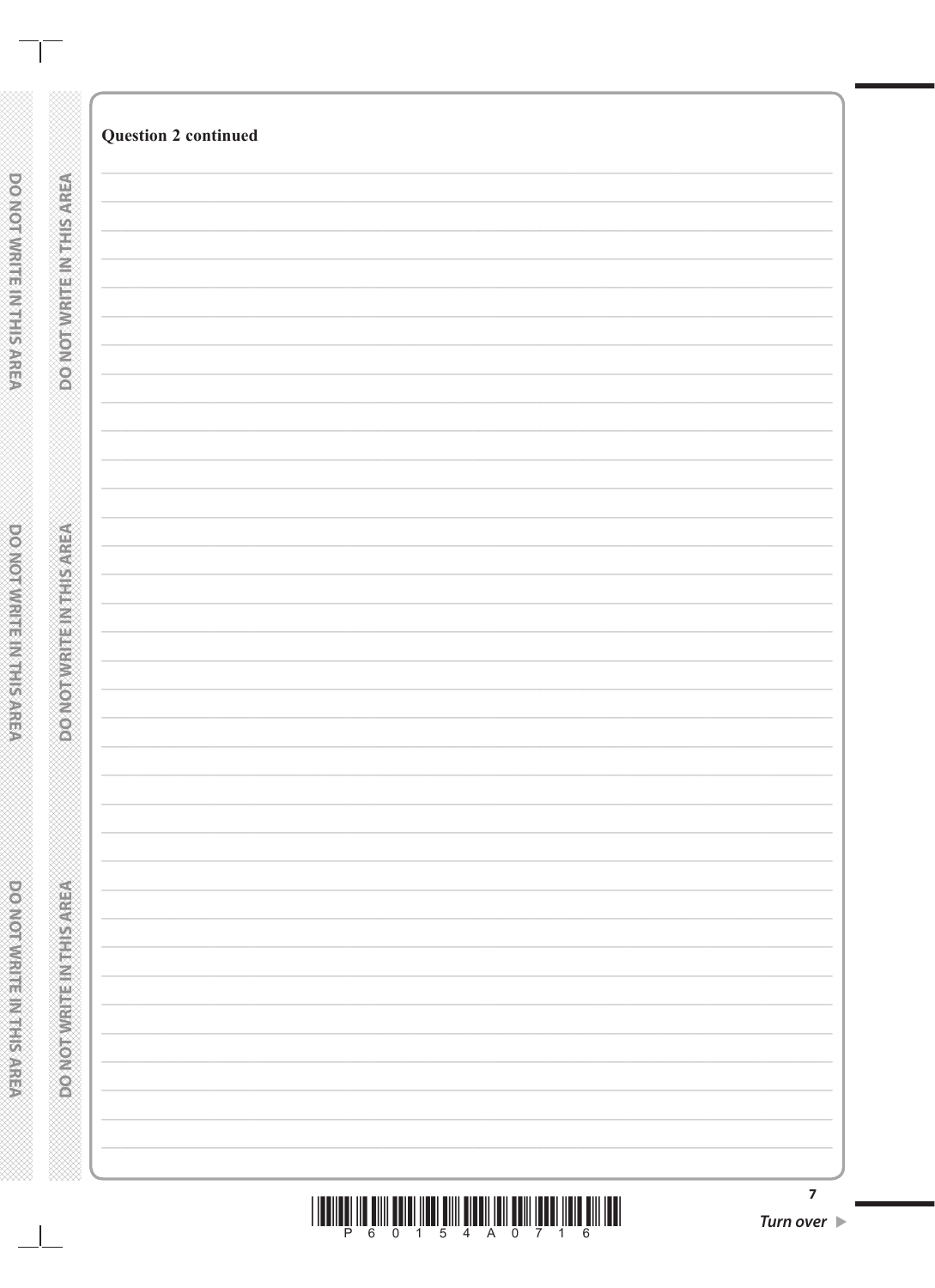| ${\bf 8}$                   |                                     |                                       |
|-----------------------------|-------------------------------------|---------------------------------------|
|                             | <b>Donormont in the manufacture</b> | <b>A BIVISTAL AT A MARKON CONTROL</b> |
|                             | <b>DOMORATION IN PRESSURE</b>       | <b>DOMORNIARE PRESENTED</b>           |
| <b>Question 2 continued</b> | <b>DO NOTWRITE MATHIS AREA</b>      | <b>DO NOTWRITE INTHIS AREA</b>        |
|                             |                                     |                                       |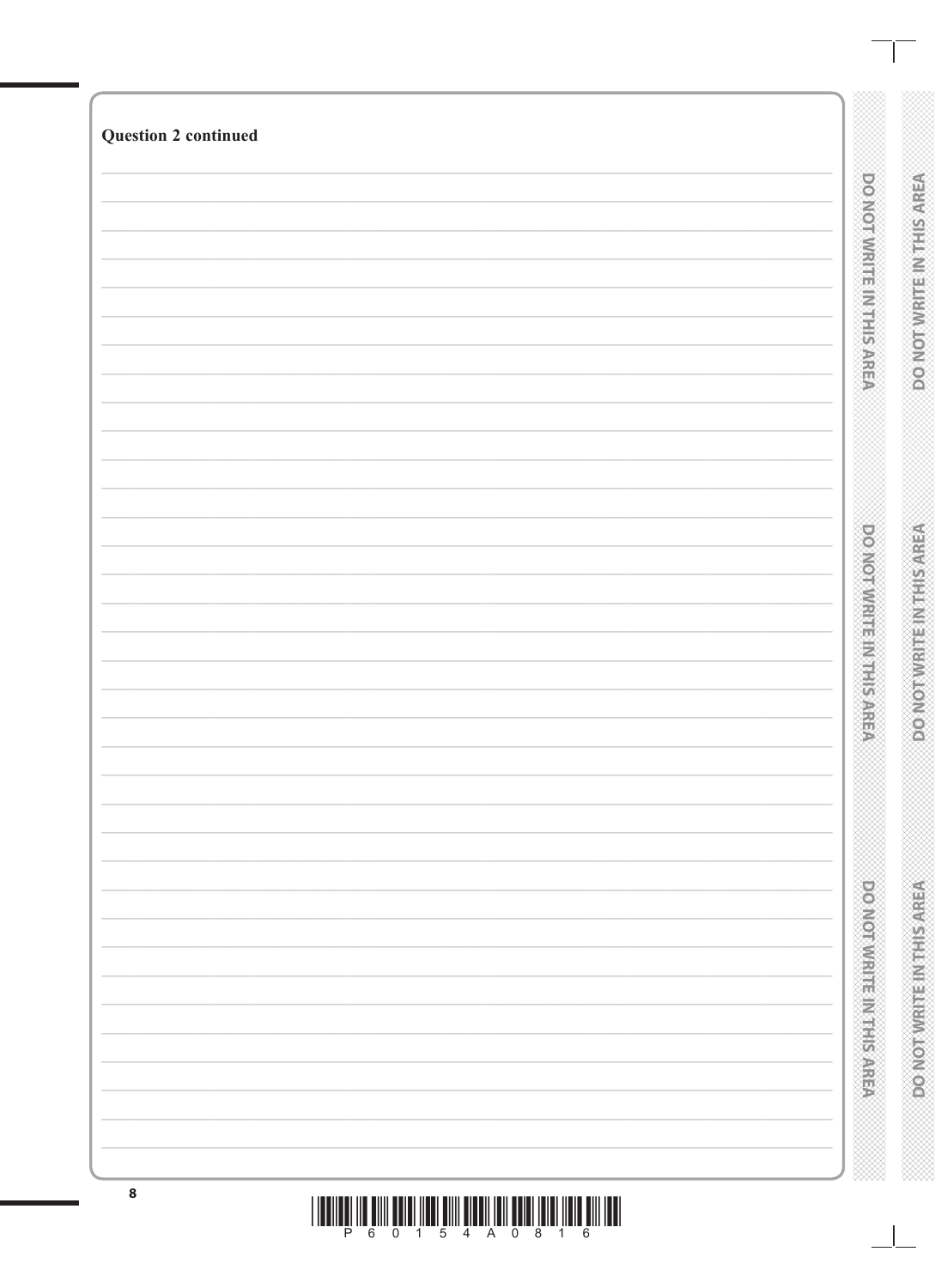|                              | <b>Question 2 continued</b>        |
|------------------------------|------------------------------------|
|                              |                                    |
|                              |                                    |
|                              |                                    |
| <b>DO NOTWRITEINTRISAREA</b> |                                    |
|                              |                                    |
|                              |                                    |
|                              |                                    |
|                              |                                    |
|                              |                                    |
|                              |                                    |
|                              |                                    |
|                              |                                    |
|                              |                                    |
|                              |                                    |
|                              |                                    |
|                              |                                    |
|                              |                                    |
|                              |                                    |
|                              |                                    |
|                              |                                    |
|                              |                                    |
|                              |                                    |
|                              |                                    |
|                              |                                    |
|                              |                                    |
|                              |                                    |
|                              |                                    |
|                              |                                    |
|                              |                                    |
|                              |                                    |
|                              |                                    |
|                              |                                    |
| <b>CONCERT CONSTRUCTIONS</b> |                                    |
|                              |                                    |
|                              |                                    |
|                              |                                    |
| Ø                            |                                    |
|                              |                                    |
|                              |                                    |
|                              |                                    |
|                              |                                    |
|                              |                                    |
|                              |                                    |
|                              |                                    |
|                              |                                    |
|                              |                                    |
|                              |                                    |
|                              |                                    |
|                              |                                    |
|                              |                                    |
|                              |                                    |
|                              |                                    |
|                              |                                    |
| <b>DONOTHER HEAREN</b>       |                                    |
|                              |                                    |
|                              |                                    |
|                              |                                    |
|                              |                                    |
|                              |                                    |
|                              |                                    |
|                              |                                    |
|                              |                                    |
|                              |                                    |
|                              | (Total for Question 2 is 11 marks) |



**DO NOT WRITE INTHIS AREA** 

DO NOT WRITE IN THE RACEA

 $\Box$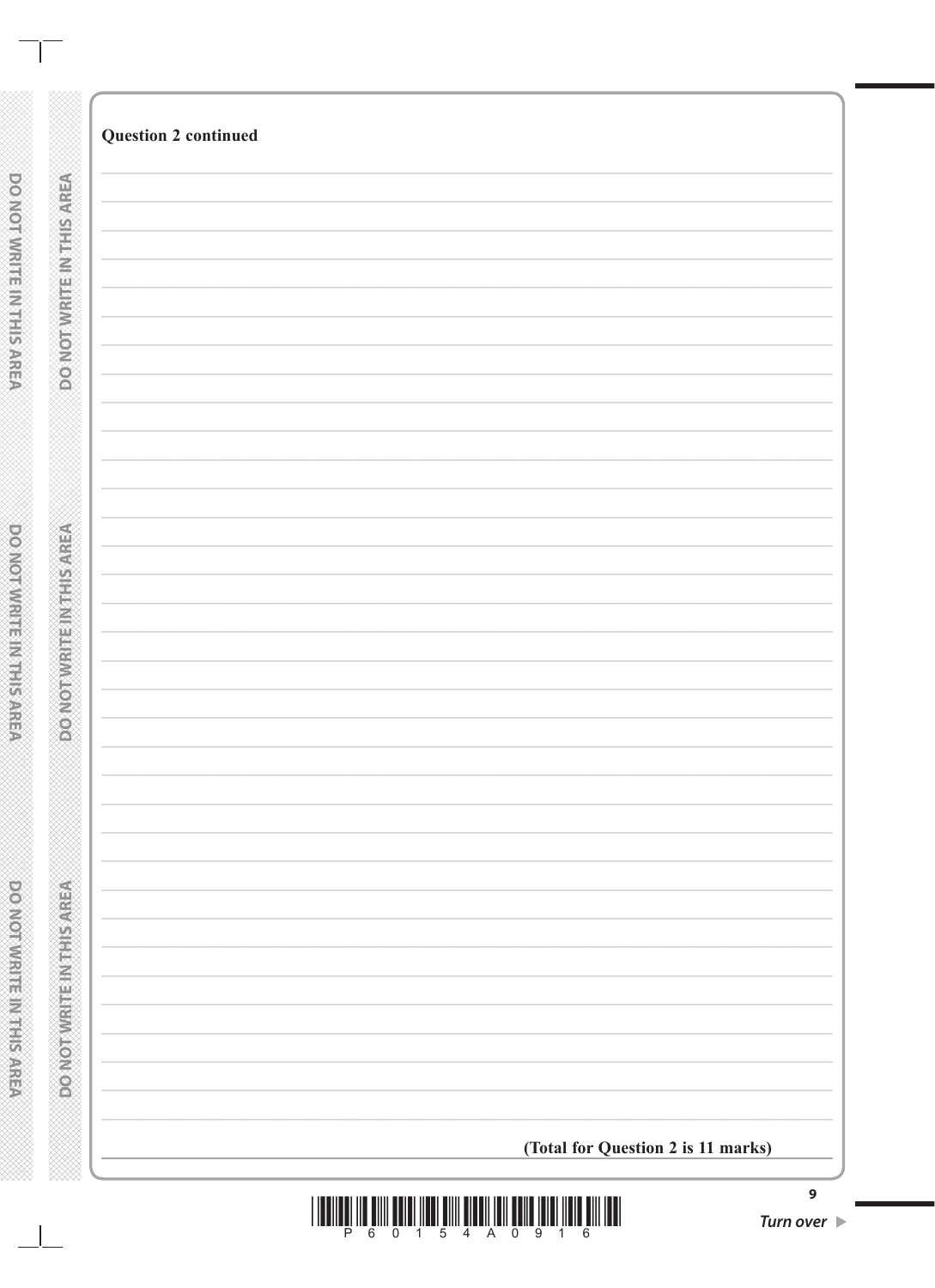**DO NOT WRITE IN THIS AREA DO NOT WRITE IN THIS AREA DO NOT WRITE IN THIS AREA BOOKOTAWRITENMIESARE** 

**DO NOT WRITE IN THIS AREA** 

**DO NOIMMRITE INTHERAREA** 

**PORTOR WEBSTANDING** 

**DO NOT WRITE IN THIS AREA**

**DONORAN PERMIT AND ANNUS** 

**EXAMPLE IN ENERGIA CONSOR** 

**DO NOT WRITE IN THIS AREA**

**POSTORY IN STREET AND THE STREET** 

**3.** A fair six-sided black die has faces numbered 1, 2, 2, 3, 3 and 4

The random variable *B* represents the score when the black die is rolled.

(a) Write down the value of E(*B*)

A white die has 6 faces numbered 1, 1, 2, 4, 5 and  $c$  where  $c > 5$ The discrete random variable *W* represents the score when the white die is rolled and has probability distribution given by

| $W = w^2$ | u |  |  |
|-----------|---|--|--|

Greg and Nilaya play a game with these dice.

Greg throws the black die and Nilaya throws the white die. Greg wins the game if he scores at least two more than Nilaya, otherwise Greg loses.

The probability of Greg winning the game is  $\frac{1}{6}$ 6

(b) Find the value of *a* and the value of *b* Show your working clearly.

The random variable  $X = 2W - 5$ 

Given that  $E(X) = 2.6$ 

(c) find the exact value of Var(*X*)

**<sup>10</sup>** \*P60154A01016\*

**(1)**

**(5)**

**(6)**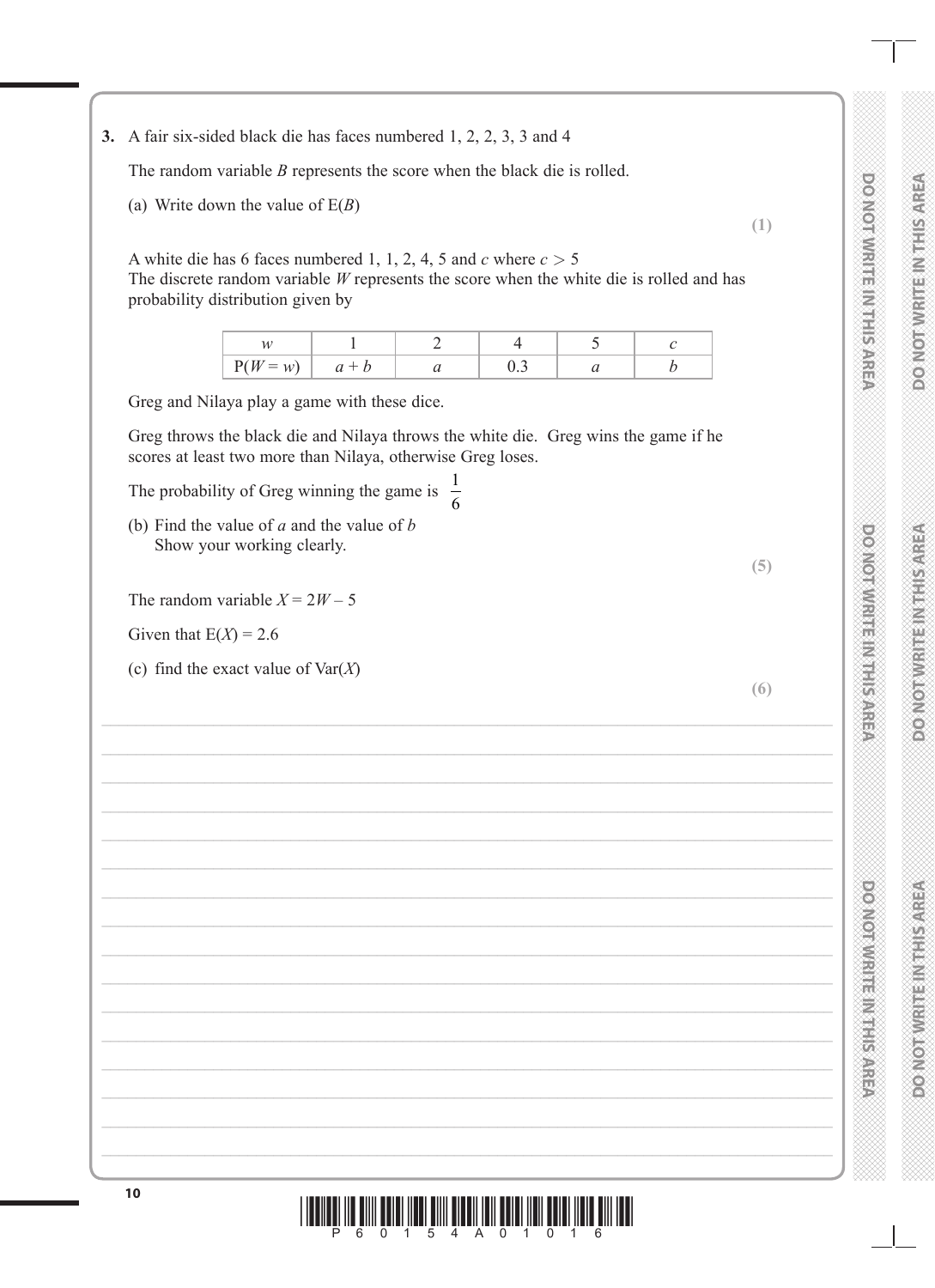|                                 | <b>Question 3 continued</b> |    |
|---------------------------------|-----------------------------|----|
| <b>DO NOT WRITEIN THIS AREA</b> |                             |    |
|                                 |                             |    |
|                                 |                             |    |
|                                 |                             |    |
|                                 |                             |    |
|                                 |                             |    |
|                                 |                             |    |
|                                 |                             |    |
|                                 |                             |    |
|                                 |                             |    |
|                                 |                             |    |
|                                 |                             |    |
| <b>CONCERT RESIDENCE</b>        |                             |    |
|                                 |                             |    |
|                                 |                             |    |
| Ω                               |                             |    |
|                                 |                             |    |
|                                 |                             |    |
|                                 |                             |    |
|                                 |                             |    |
|                                 |                             |    |
| <b>Maximum in the Microsoft</b> |                             |    |
|                                 |                             |    |
|                                 |                             |    |
|                                 |                             |    |
|                                 |                             |    |
|                                 |                             |    |
|                                 |                             | 11 |

 $\mathbb{R}$ 

**DO NOT WRITER IN THE REAL PARTS**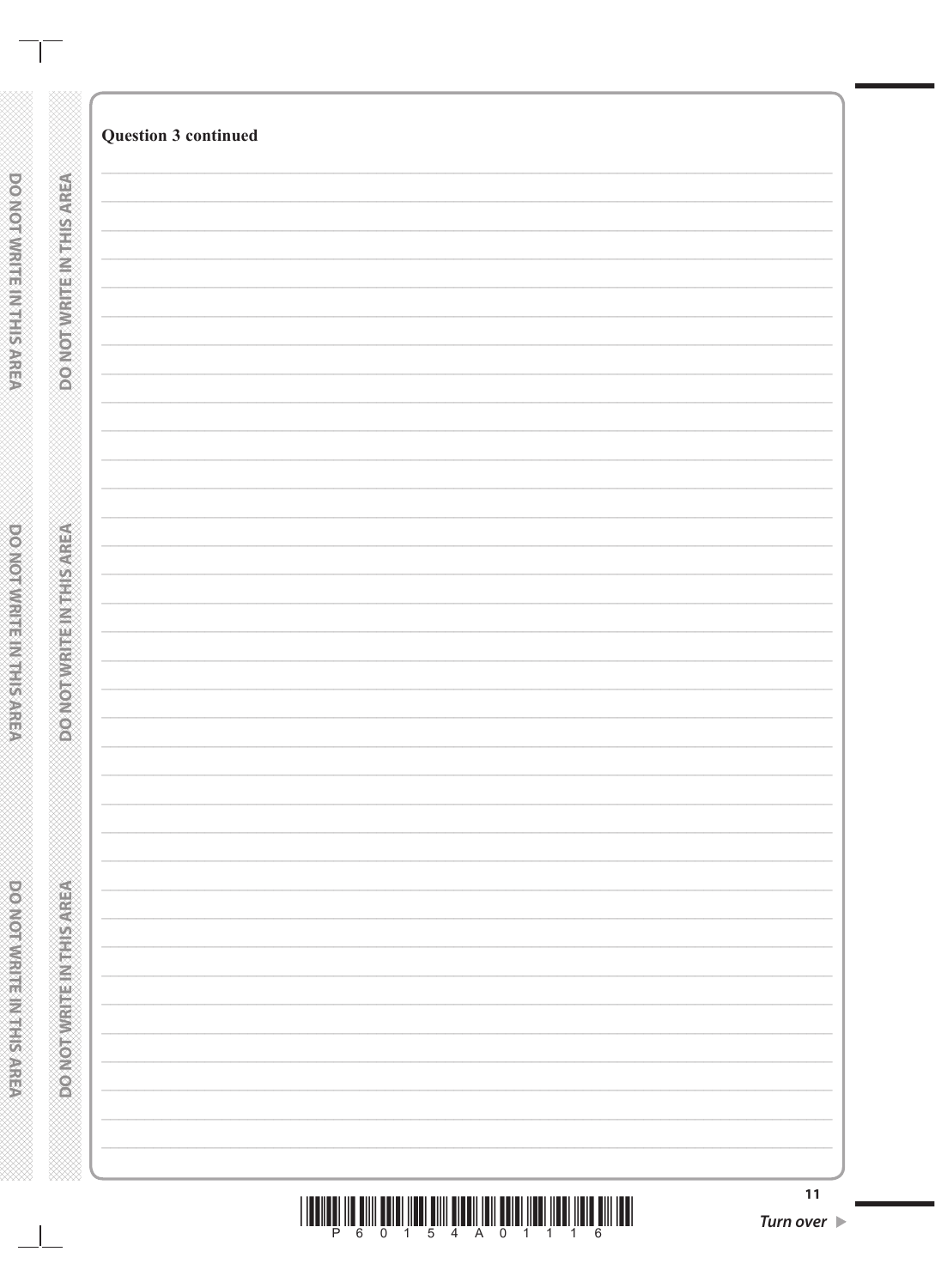| $12$                        | THE RESIDENCE OF A REAL PROPERTY OF A REPORT OF LOCAL CONTRACTOR OF A REAL PROPERTY. |                                                              |
|-----------------------------|--------------------------------------------------------------------------------------|--------------------------------------------------------------|
|                             |                                                                                      | <b>DOMORATION CONTROL</b><br><b>RESERVED AND RESIDENCE</b>   |
|                             |                                                                                      | power with the with system<br><b>DOMOT WRITE INTHIS AREA</b> |
|                             |                                                                                      | <b>DO NOTAWRITE IN THIS AREA</b><br>DO NOTWRITE IN THIS AREA |
| <b>Question 3 continued</b> |                                                                                      |                                                              |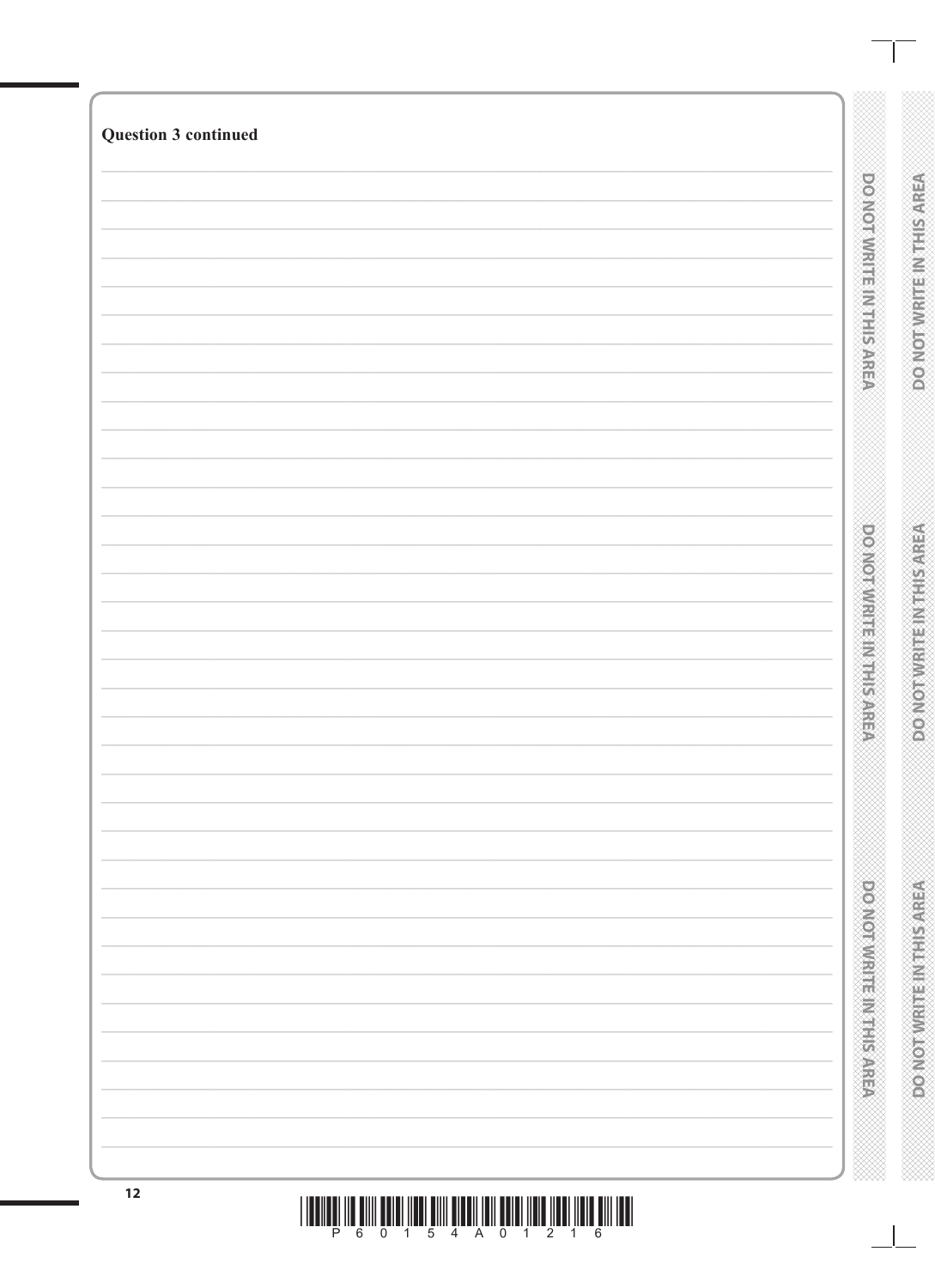|                                     | <b>Question 3 continued</b>        |
|-------------------------------------|------------------------------------|
|                                     |                                    |
| <b>PONOTWEITEINTEISAREA</b>         |                                    |
|                                     |                                    |
|                                     |                                    |
|                                     |                                    |
|                                     |                                    |
|                                     |                                    |
|                                     |                                    |
|                                     |                                    |
|                                     |                                    |
| <b>ABREST MEDICINES AND ADDRESS</b> |                                    |
|                                     |                                    |
|                                     |                                    |
|                                     |                                    |
|                                     |                                    |
|                                     |                                    |
|                                     |                                    |
|                                     |                                    |
|                                     |                                    |
|                                     |                                    |
| <b>MONOSHIP IN THE REPAIRING</b>    |                                    |
|                                     |                                    |
|                                     | (Total for Question 3 is 12 marks) |

**XXXXX** 

DOMOTWRITE IN THIS AREA

**DO NOT WRITE INTHIS AREA** 

DO NOT WRITE IN THE RACEA

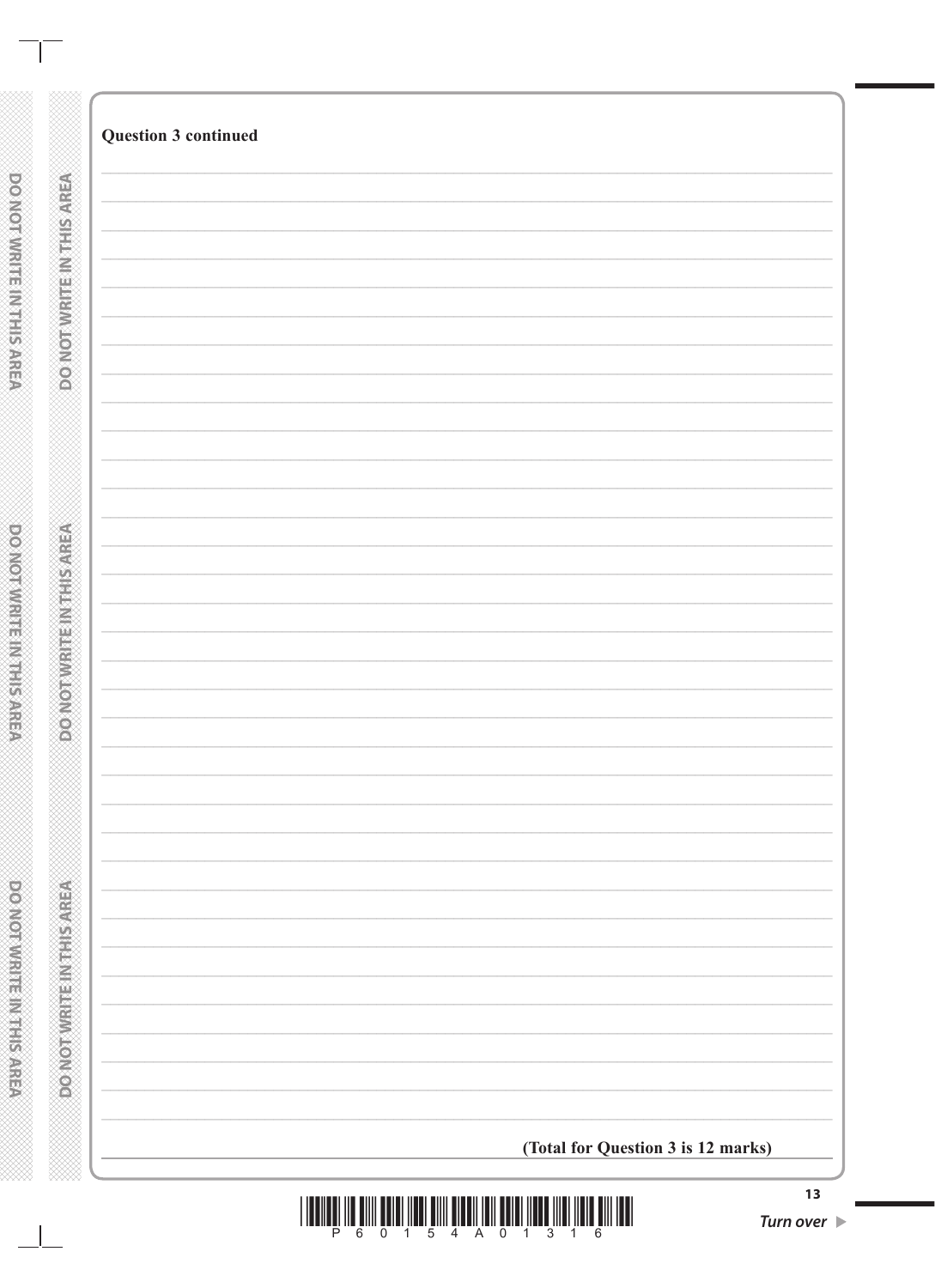**4.** Abram carried out a survey of two treatments for a plant fungus. The contingency table below shows the results of a survey of a random sample of 125 plants with the fungus.

|         |                                   | <b>Treatment</b> |               |               |
|---------|-----------------------------------|------------------|---------------|---------------|
|         |                                   | No action        | Plant sprayed | Plant sprayed |
|         |                                   |                  | once          | every day     |
|         | Plant died within a month         |                  |               |               |
| Outcome | Plant survived for $1 - 6$ months |                  | 25            |               |
|         | Plant survived beyond 6 months    |                  |               |               |

Abram calculates expected frequencies to carry out a suitable test. Seven of these are given in the partly-completed table below.

|                |                                   | <b>Treatment</b> |               |               |
|----------------|-----------------------------------|------------------|---------------|---------------|
|                |                                   | No action        | Plant sprayed | Plant sprayed |
|                |                                   |                  | once          | every day     |
|                | Plant died within a month         |                  |               | 17.92         |
| <b>Outcome</b> | Plant survived for $1 - 6$ months | 10.32            | 18.92         | 13.76         |
|                | Plant survived beyond 6 months    | 6.24             | 11.44         | 8.32          |

The value of  $\sum \frac{(O-E)}{E}$  $\sum \frac{(O-E)^2}{E}$ for the 7 given values is 8.29

Test at the 2.5% level of significance, whether or not there is an association between the treatment of the plants and their survival. State your hypotheses and conclusion clearly.

**(7)**

**DO NOT WRITE IN THIS AREA DO NOT WRITE IN THIS AREA DO NOT WRITE IN THIS AREA DOMORATE RESIDENCE** 

**DO NOT WRITE IN THIS AREA** 

**DO NOTWRITE INTHISTAREA** 

**DO NOIAMHUE IN HIS AREA** 

**DO NOT WRITE IN THIS AREA**

**DONIO NI PROTECTION AND LOTES** 

**DO NOT WRITE IN THIS AREA**

**POSTORY IN STREET AND THE STREET** 

**<sup>14</sup>** \*P60154A01416\*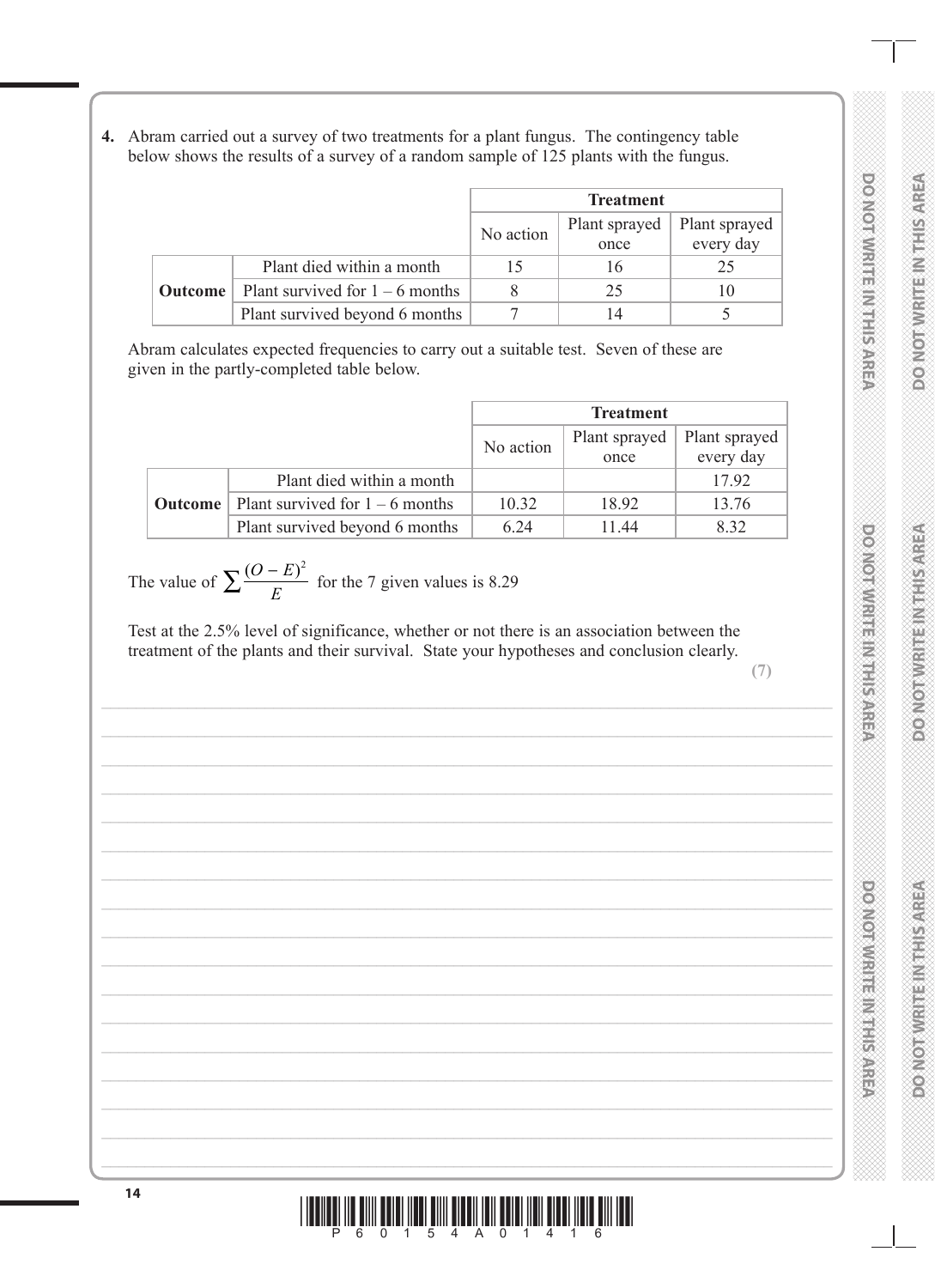| <b>Question 4 continued</b> |  |
|-----------------------------|--|
|                             |  |
|                             |  |
|                             |  |
|                             |  |
|                             |  |
|                             |  |
|                             |  |
|                             |  |
|                             |  |
|                             |  |
|                             |  |
|                             |  |
|                             |  |
|                             |  |
|                             |  |
|                             |  |
|                             |  |
|                             |  |
|                             |  |
|                             |  |
|                             |  |
|                             |  |
|                             |  |
|                             |  |
|                             |  |
|                             |  |
|                             |  |
|                             |  |
|                             |  |
|                             |  |
|                             |  |
|                             |  |
|                             |  |
|                             |  |
|                             |  |
|                             |  |
|                             |  |
|                             |  |
|                             |  |
|                             |  |
|                             |  |
|                             |  |

DONOTWRITE IN THIS AREA

 $\sim$  1.00

**DO NOT WIRTH MITHS ARRES** 

**DO NOT WRITER IN THE REAL PARTS** 

.<br>Hikko